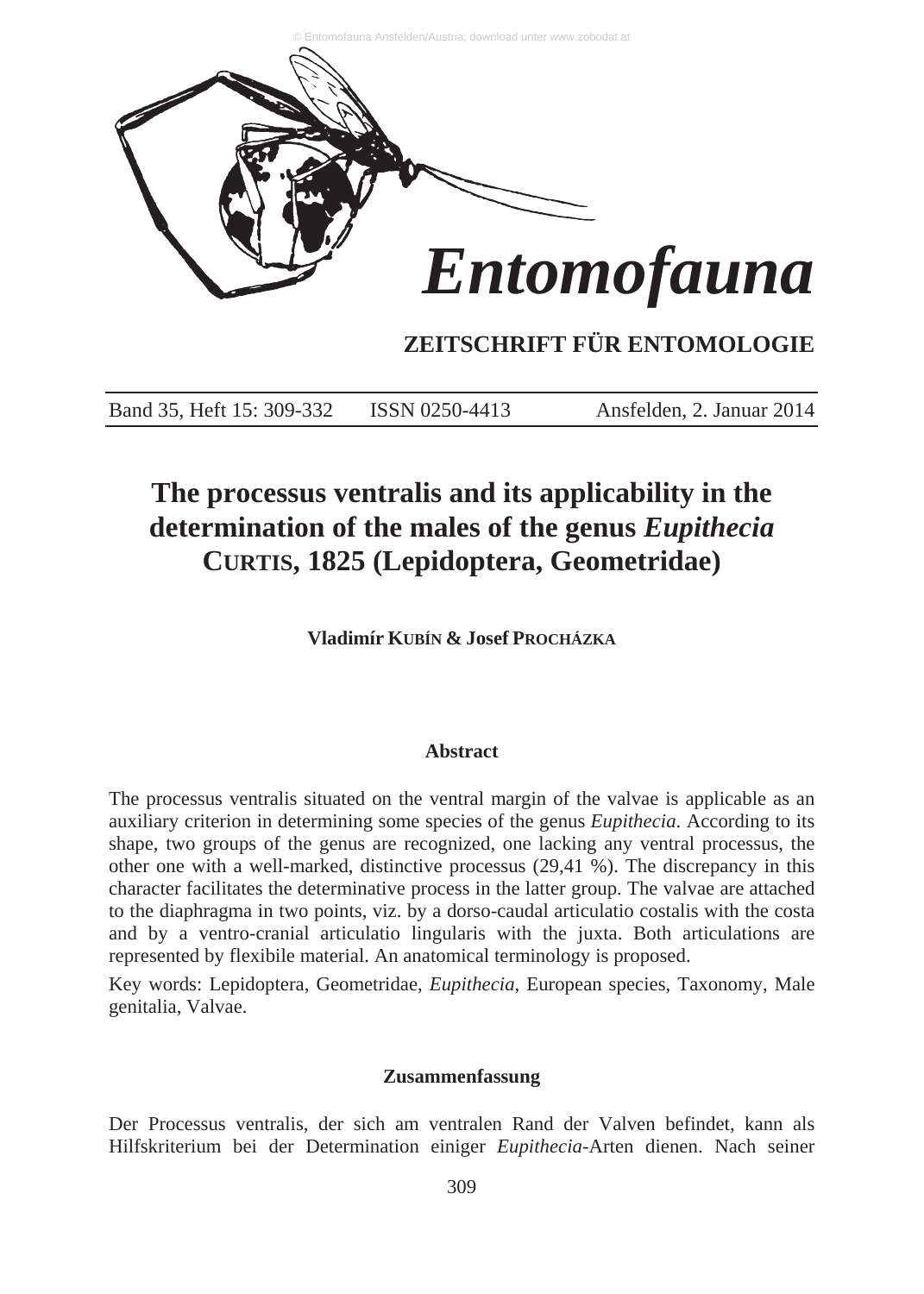Ausgestaltung können zwei Gruppen in der Gattung unterschieden werden, eine ohne jeden Anhang und eine mit einem ausgeprägten, deutlich unterscheidbaren Processus (29,41 %). Die Unterschiede in diesem Merkmal erleichtern die Determination in der letzteren Gruppe. Die Valven sind an zwei Stellen am Diaphragma befestigt und zwar mit Hilfe einer Articulatio costalis dorso-caudal an der Costa and mit einer Articulatio lingularis ventro-cranial an der Juxta. Beide Gelenke bestehen aus einer Zone flexiblen **Materiales** 

#### **Introduction**

The valvae are the most caudal, largest, movable parts of the male genitalia of Lepidoptera. Their function is to clasp and hold the female abdomen in the course of copulation (NUSS & SPEIDEL, 2005, STOKOLNIKOV, 1967). They are the heftiest paired part of the genitalia. In idle state, they enclose laterally the genitalia proper. The expression "valva" originates from the first half of the 19th century (BURMEISTER, 1832, EYER, 1924). A number of synonyms have appeared since, treated synoptically by several authors (DIAKONOFF, 1954, SIBATANI et al., 1954). At present, the terminus ..valva" (pl. valvae) is relevant for all groups of Lepidoptera. Due to the morphological variability, it is very difficult to specify reliable features generally valid for all Lepidoptera (SIBATANI, 1972). In the genus *Eupithecia*, the anatomy of the valvae is relatively simple. Generally, various parts of the valvae, above all, the margins, are highly differentiated individually (ITÄMIES & TABELL, 1997). The most noticeable variability within *Eupithecia* is manifested in the area of the processus ventralis, which is dealt with in the present contribution.

#### **Methods**

All studied 85 species of the genus *Eupithecia* are identical with the material used in the previous study (KUBÍN & PROCHÁZKA, 2012). Also the lists of localities, collectors of species used and deposition of preparations included there relate also to the present contribution.

After preparing separated abdomens in a hot 5 % solution of NaOH, all scales were removed with a brush and the genitalia were mechanically dislodged. Valvae in dorsal position, were spread horizontally (using two fine brushes) on a slide in 70 % ethanol. After reversing the genitalia in dorsal position, its tegumen, uncus, rectum, and vinculum were removed mechanically in order to obtain better visibility of the attachment of valvae to the diaphragm. It proved effective to perform this operation on electrophoretic strips (fa. Oxoid) moistened with water, which reduced sliding of the specimen on the glas. Fixation under cover slips in 70 % ethanol ran for 60 to 120 min. After a short exposition in absolute ethanol preparations were enclosed in Euparal. They were photographed with a digital camera, using objective magnification 4x or 10x. After the conventional preparation process, documentation was performed with the scanning electron microscope TESLA BS 300 (KUBÍN, 2003). For work with this device,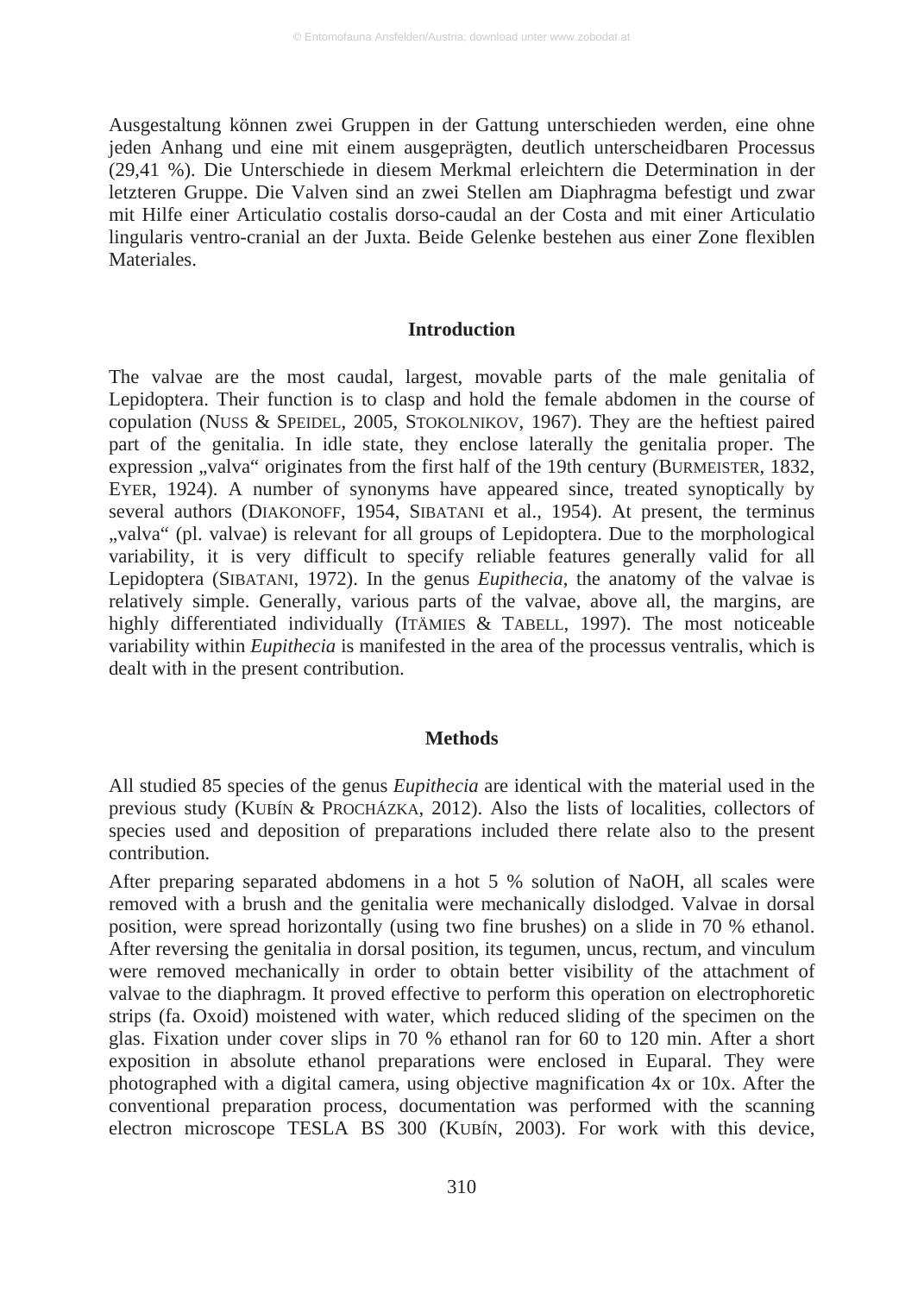preparations were drained through a rising series of aceton in a  $CO<sub>2</sub>$  atmosphere, then plated with gold. They were photographed on the FOMA 100 ASA film (KUBÍN, 2003).

#### **Results**

The inner walls of the valves are covered with dense hairs which have dentate surface seen in higher magnification (Fig. 2). In some species, a protrusion may be seen, the processus ventralis (Figs. 1), morphologically so prominent that it can serve as an additional criterion for determination (for example figs. 34, 44). It is depicted in taxonomically oriented papers (WEIGT, 1987, 1988, 1990, 1991, 1993, MIRONOV, 2003, BOLTE, 1990, PETERSEN, 1910). The dorsal margin of the valvae is bordered by a sclerotized band usually referred to as costa valvae (Figs. 1, 5) supporting their firmness (SIBATANI, 1972, DIAKONOFF, 1954, POVOLNÝ, 1956, CHOI, 1997, FÄNGER & NAUMANN, 1998, HAUSMANN, 1994). The ventro-cranial margin of each valva, reaching from the processus ventralis to the articulatio lingularis is called sacculus (Fig. 5), its sclerotization varies. The valvae are movably attached to the lateral margin of the diaphragma in two points (Fig. 5). The attachment is realized dorso-caudally by an articulatio costalis (Figs. 4, 6), ventro-cranially, the valvae are connected with the diaphragma (resp. juxta) through a prominence formed by a little tongue called articulatio lingularis (Figs. 4, 8, 9, FÄNGER & NAUMANN, 1998).

#### **Articulatio costalis**

The costa divides into two prominences in cranio-proximal direction (Fig. 6, NUSS  $\&$ SPEIDEL, 2005), the cranial one merges into the coniunctio intercostalis which connects the costal margins of both valvae transversally (Fig. 4). The valvae are not connected with the diaphragma by a typical anatomical joint, the latter being replaced with flexible material. The name proposed for this formation is iunctura flexibilis (SCHRÖDER, 1900). Its base is fixed to the transtilla and its apex to the costa close to its bifurcation (Figs. 6, 7). Its character corresponds with the arhroidal membranes (HELPBURN, 1985, WIGGLESWORTH, 1956). It represents a sort of a rigid chitin wall in which the mesocuticular layer is conically modified in such a way that beween its cones, similar conical forms of the endocuticular layer, are inserted (graph 1. according to SHARPLIN, 1963).



Graph 1. Diagrammatic vertical sections of cuticle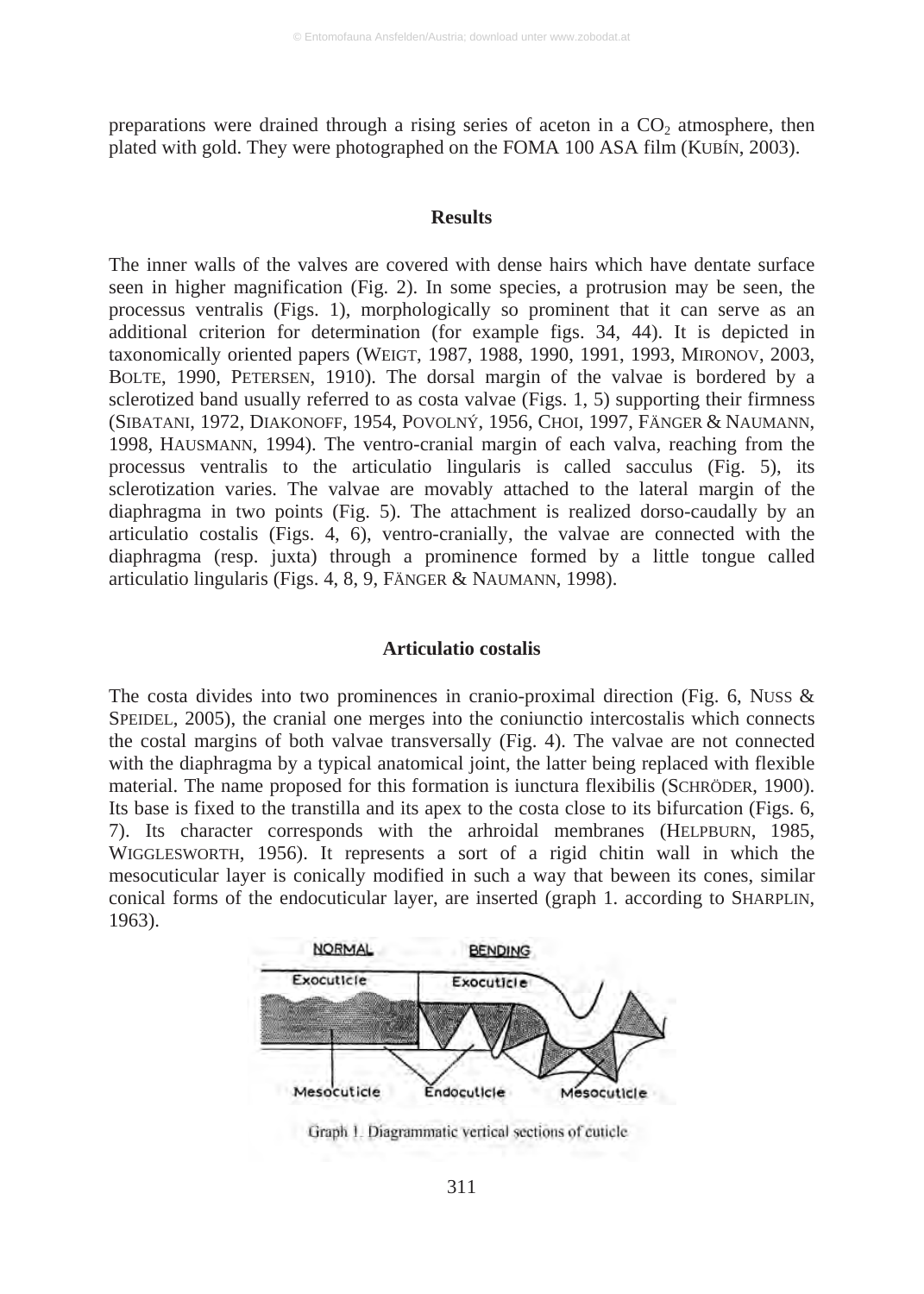This material offers sufficient flexibility. Similarly modified layers may be found in other parts of the body (e.g. in the attachments of wings or legs, where movability, firmness and flexibility is demanded) (SHARPLIN, 1963, GORB, 2001). The mobility of the valves during copulation is relatively small, which is reflected in the quality of the material described. In the picture acquired in the scanning electron microscope, the iunctura flexibilis appears as a smooth surface of exocuticular layer (Fig. 2), as opposed to the pictures from the optical microscope where a mosaic inner structure of the iunctura flexibilis is visible (Fig. 7, SHARPLIN 1963).



Figs. 1 - 3. 1. The total preparation of the male genital. 2. The total preparation in scanning electron microscope. 3. The detail of hairs high magnification.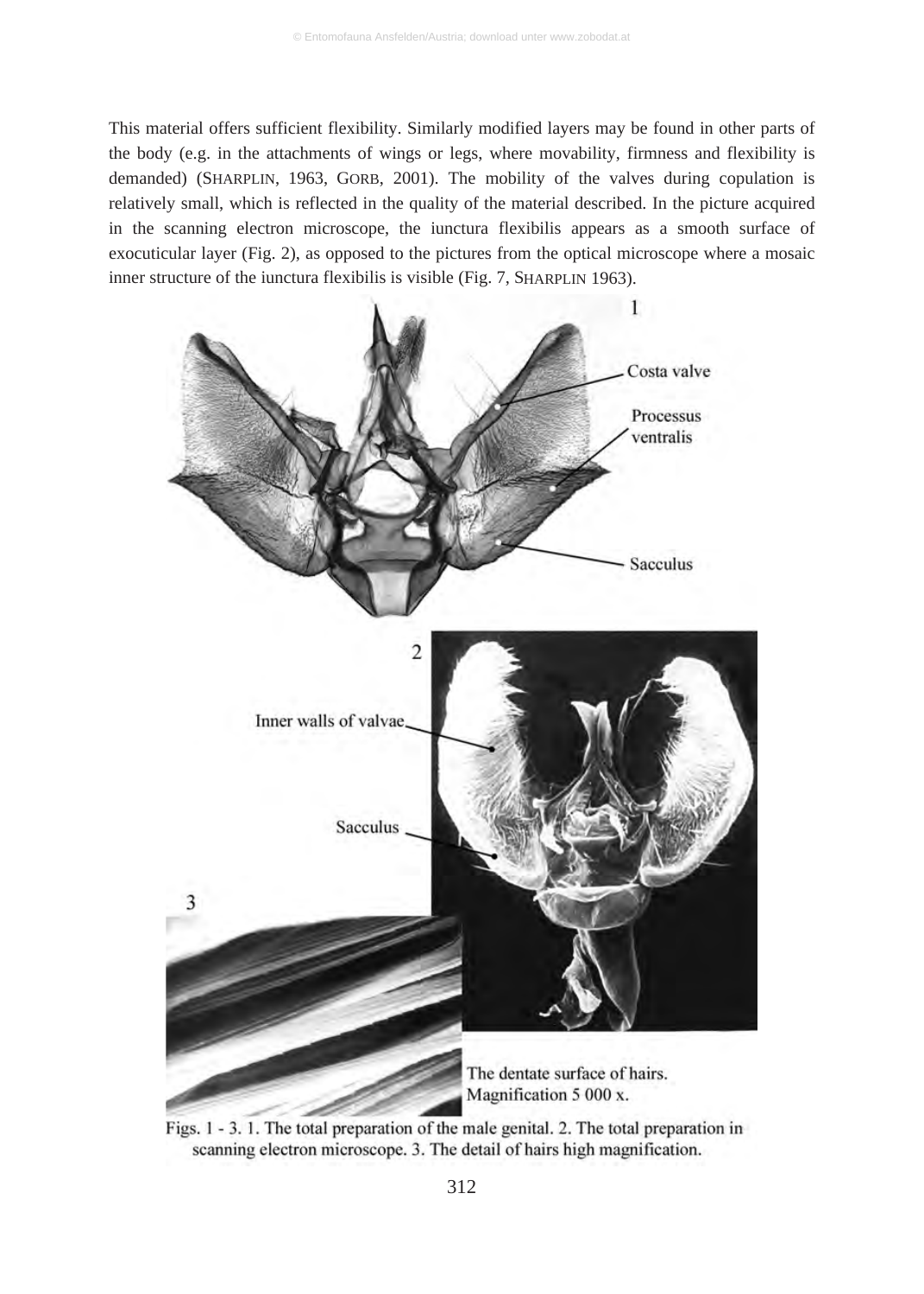

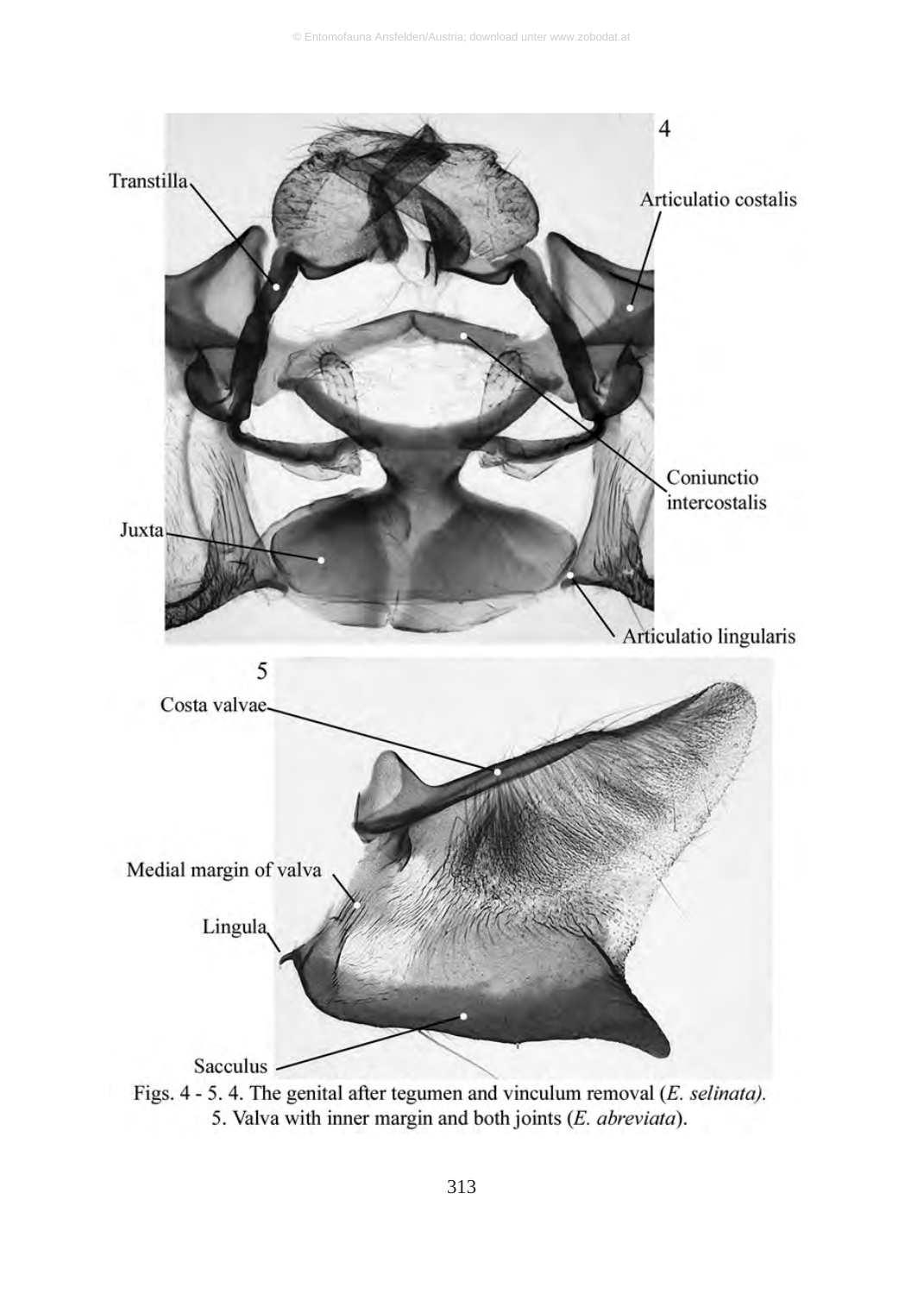

Figs. 6 - 7. 6. Articulatio costalis conjunction with costa and transtilla (E. intricata) 7. The detail of iunctura flexibilis of articulatio costalis (*E. intricata*).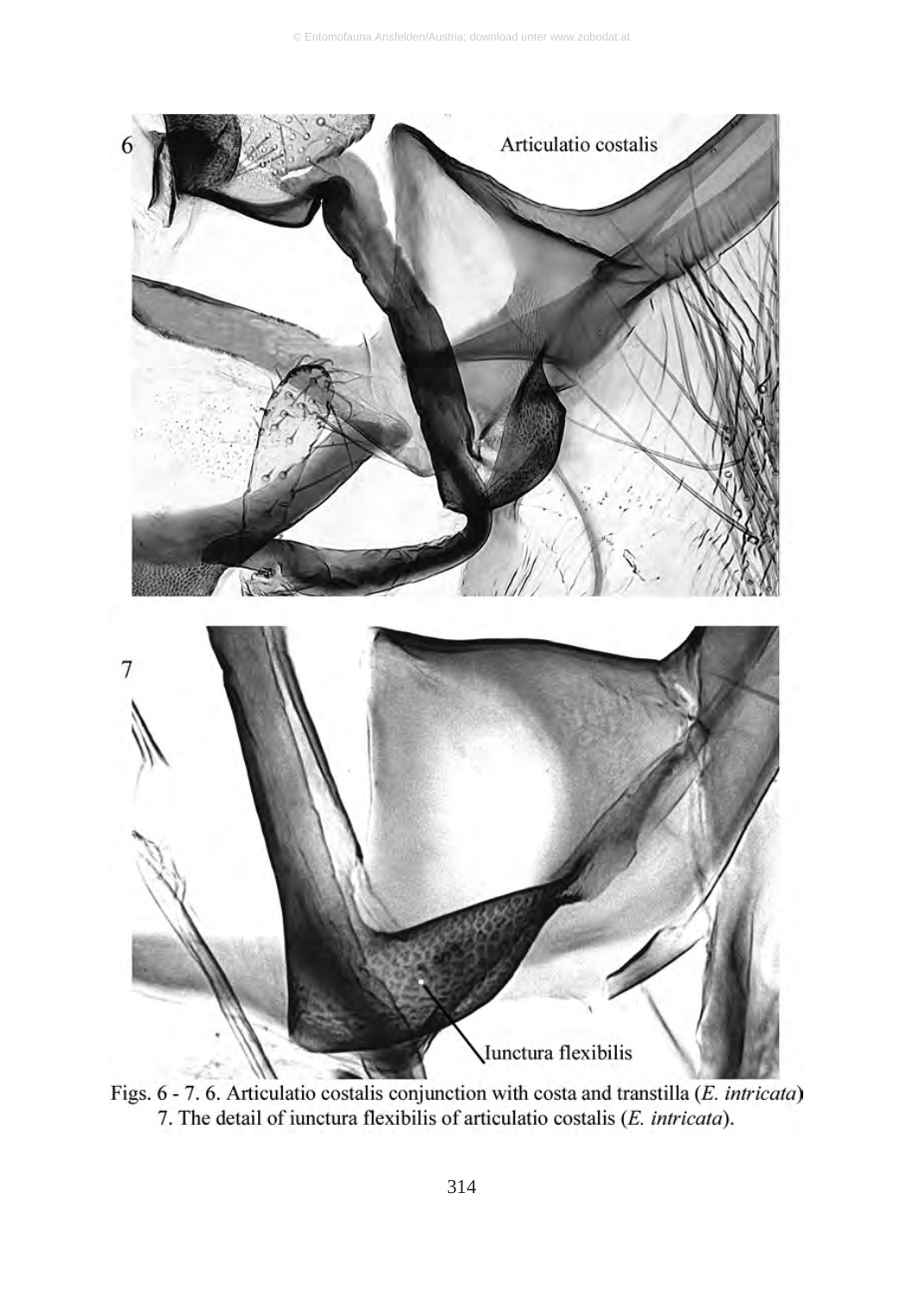#### **Articulatio lingularis**

It is a tongue-like protuberance of the margin of the valvae which connects the juxta with the proximal end the valva (Figs. 8, 9, OKAGAKI and al., 1955, BEIRNE, 1942). Its connection to the juxta is realized by flexibile material (Fig. 9, SHARPLIN, 1963), similarly to the articulatio costalis, the only diference is in the fact that this material does not form an anatomicaly defined structure but is spread individually between juxta and lingula valvae.

![](_page_6_Picture_3.jpeg)

Figs. 8 - 9.8. Articulatio lingularis with conjunction to juxta after removal of vinculum. 9. The detail of articulatio lingularis (E. ochridata).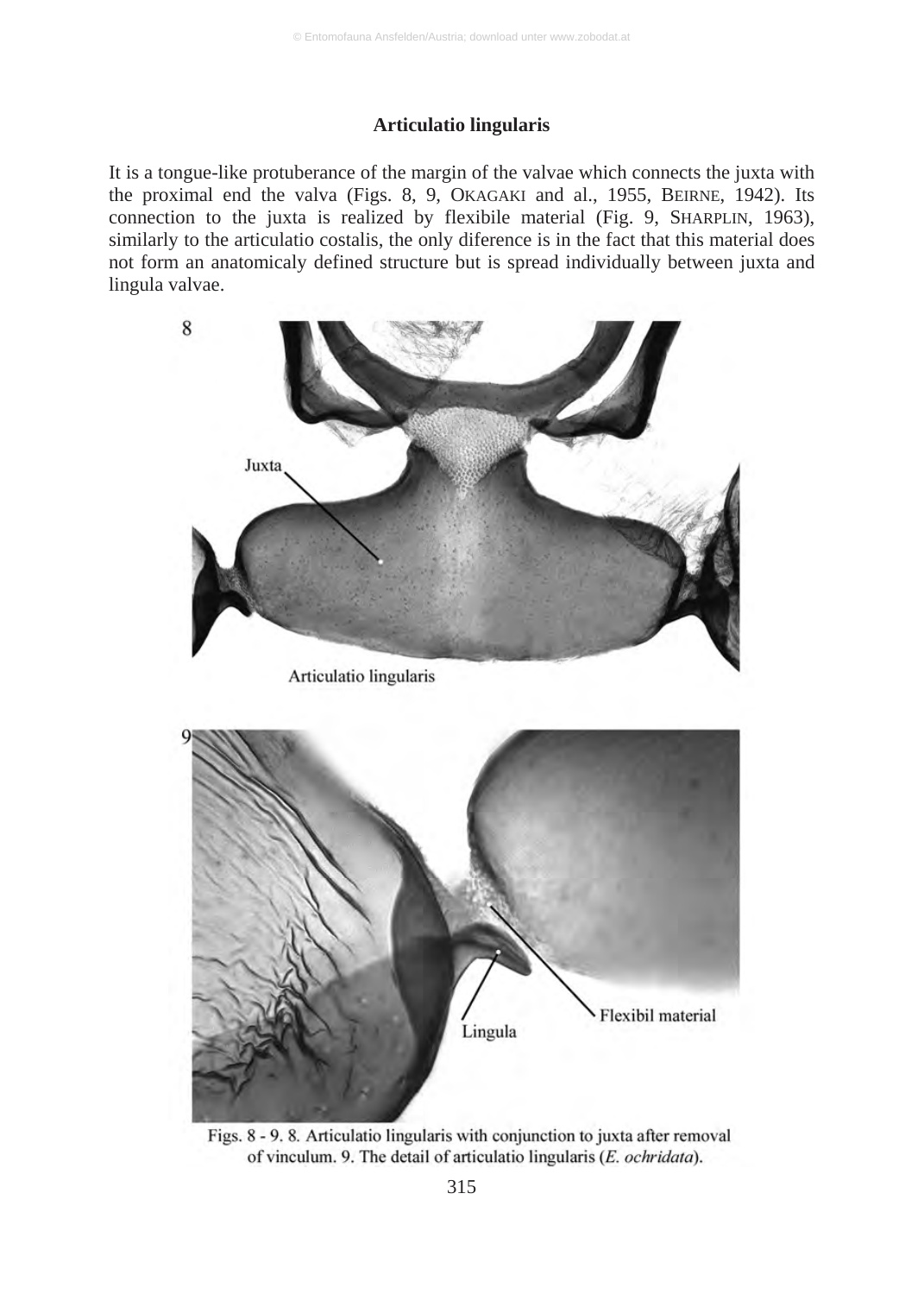The studied 85 species of the genus *Eupithecia* were classified into two groups according to the morphological formation of the processus ventralis.

Group 1: Processus ventralis totally absent. This is the larger group, including 60 species  $(60 \text{ species} = 70,59\% \text{ for example Figs. } 10, 11).$ 

Group 2: Processus ventralis significant as regards its form, species specific and thus determinatively exploitable (25 species =29,41 % for example 12 - 48).

| <b>Species</b>                                | Group          | Figs.  |
|-----------------------------------------------|----------------|--------|
| E. abbreviata STEPHENS, 1831                  | $\overline{2}$ | 12     |
| E. centaureata (DENIS & SCHIFFERMÜLLER, 1775) | $\overline{2}$ | 14     |
| E. denotata (HÜBNER, 1813)                    | $\overline{2}$ | 15     |
| E. distinctaria HERRICH-SCHÄFFER, 1848        | $\overline{2}$ | 16, 18 |
| E. egenaria HERRICH-SCHÄFFER, 1848            | $\overline{2}$ | 17, 19 |
| E. ericeata (RAMBUR, 1833)                    | $\overline{2}$ | 32     |
| E. exiguata (HÜBNER, 1813)                    | $\overline{c}$ | 20     |
| E. extraversaria HERRICH-SCHÄFFER, 1852       | 2              | 21     |
| E. extremata (FABRICIUS, 1787)                | $\overline{2}$ | 22     |
| E. gelidata MÖSCHLER, 1860                    | $\overline{2}$ | 24, 26 |
| E. gueneata MILLIÈRE, 1862                    | $\overline{2}$ | 23     |
| E. innotata (HUFNAGEL, 1767)                  | $\overline{2}$ | 25, 27 |
| E. insigniata (HÜBNER, 1790)                  | $\overline{2}$ | 33     |
| E. lanceata (HÜBNER, 1825)                    | 2              | 34     |
| E. lariciata (FREYER, 1841)                   | 2              | 36, 38 |
| E. nanata (HÜBNER, 1813)                      | 2              | 28, 30 |
| E. ochridata SCHÜTZE & PINKER, 1968           | $\overline{2}$ | 29, 31 |
| E. orana (DIETZE, 1910)                       | $\overline{2}$ | 13     |
| E. oxycedrata (RAMBUR, 1833)                  | $\overline{2}$ | 37, 39 |
| E. pusillata (DENIS & SCHIFFERMÜLLER, 1775)   | $\overline{2}$ | 35     |
| E. quercetica PROUT, 1938                     | 2              | 40, 42 |
| E. scopariata (RAMBUR, 1833)                  | $\overline{2}$ | 44, 46 |
| E. silenata ASSMANN, 1848                     | 2              | 41, 43 |
| E. tantillaria BOISDUVAL, 1840                | $\overline{2}$ | 48     |
| E. tripunctaria HERRICH-SCHÄFFER, 1852        | $\overline{c}$ | 45, 47 |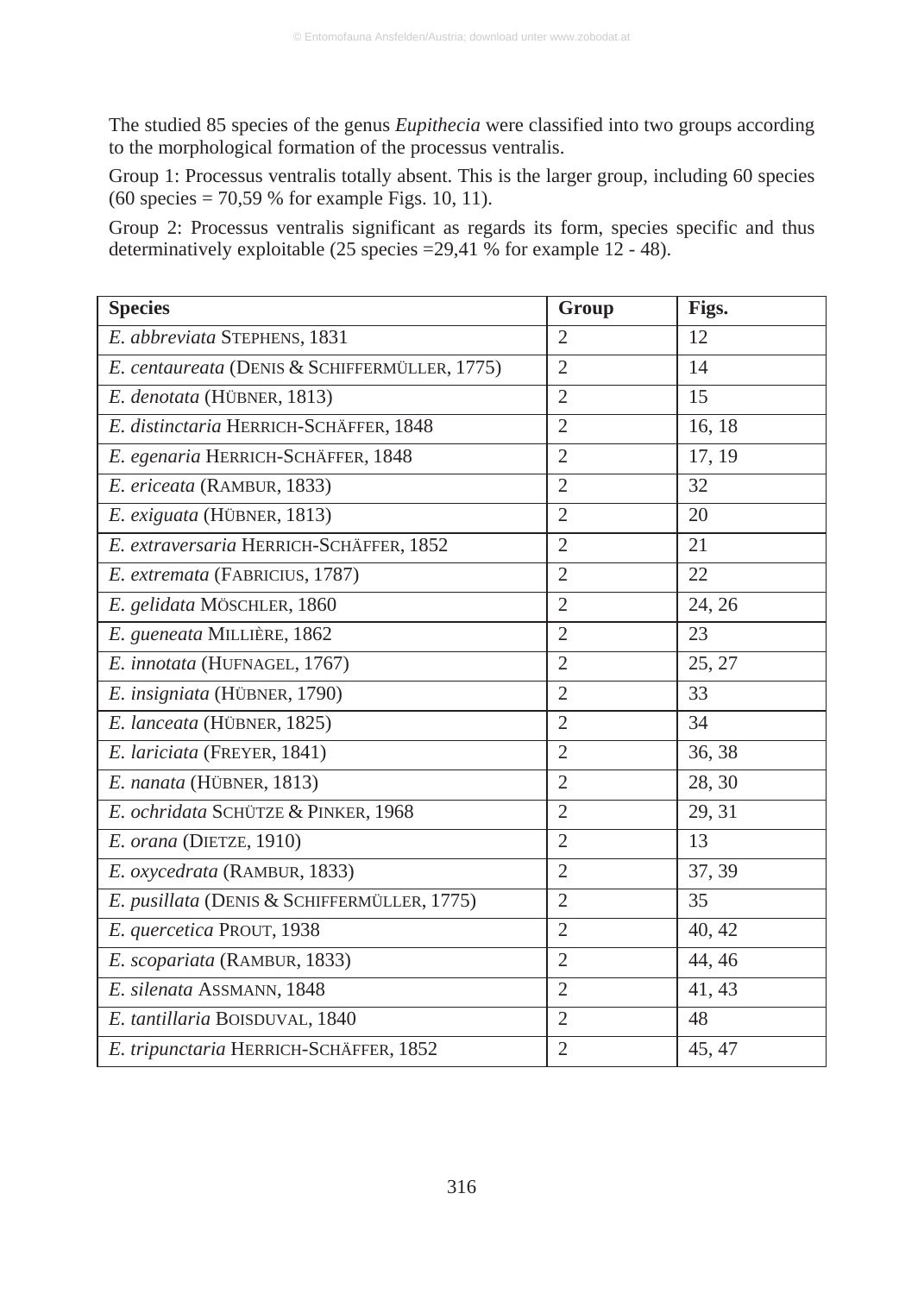![](_page_8_Figure_1.jpeg)

Figs. 10 - 11. Group 1: 10. E. irriquata. 11. E. plumbeolata.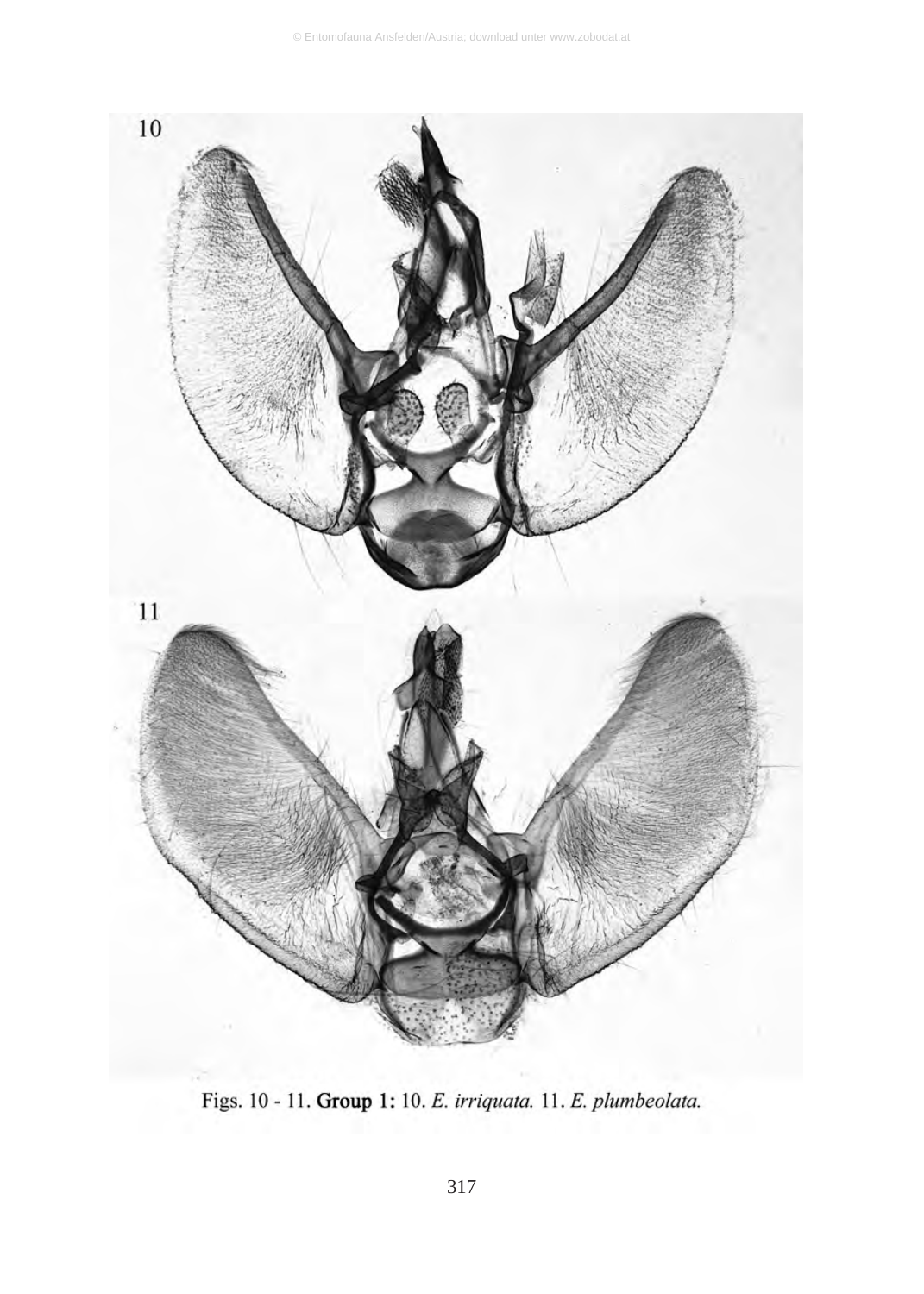![](_page_9_Figure_1.jpeg)

Figs. 12 - 15. Group 2: 12. E. abbreviata. 13. E. orana. 14. E.centaureata. 15. E. distinctaria.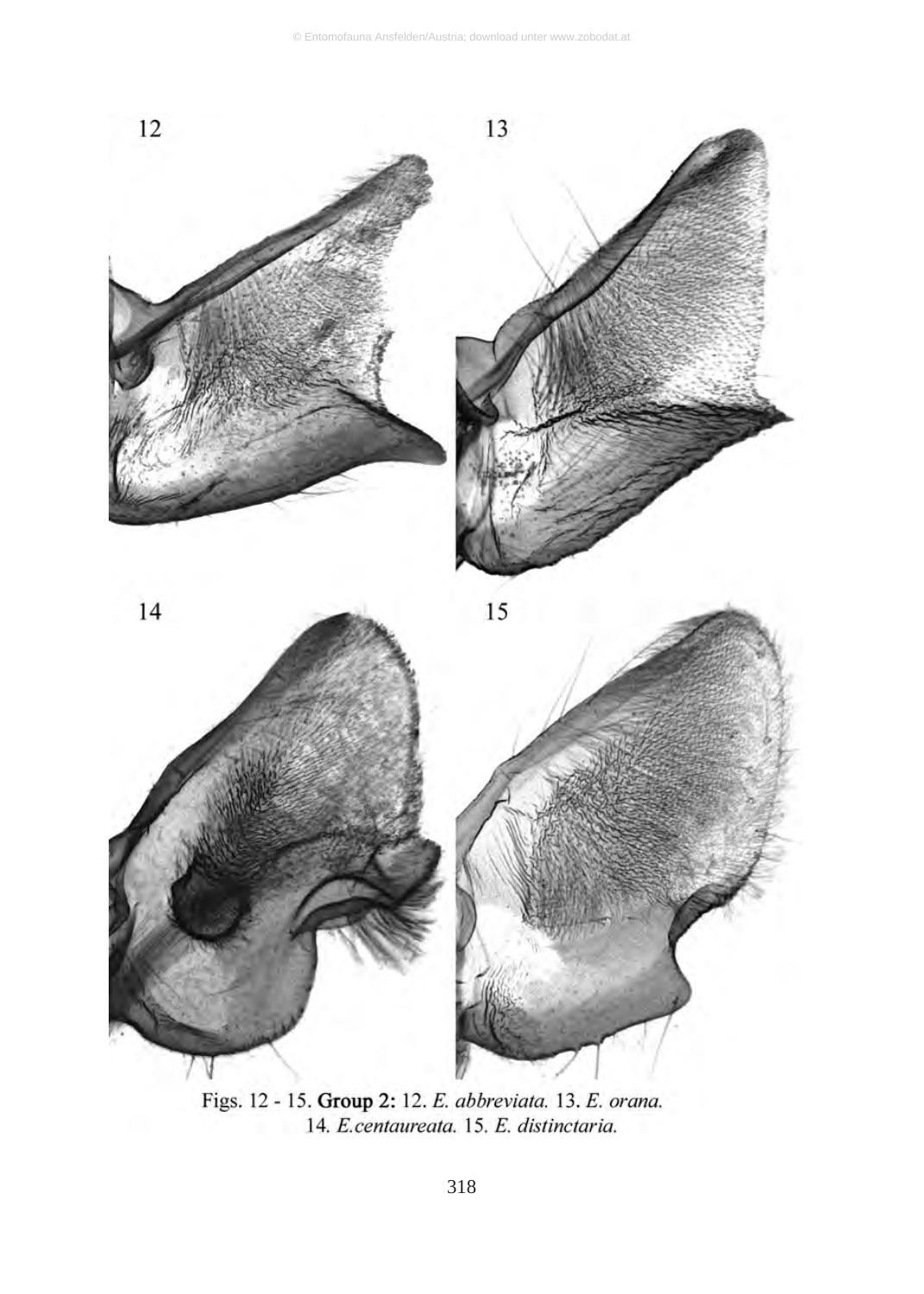![](_page_10_Figure_1.jpeg)

Figs. 16 - 19. Group 2: 16, 18. E. denotata. 17, 19. E. egenaria.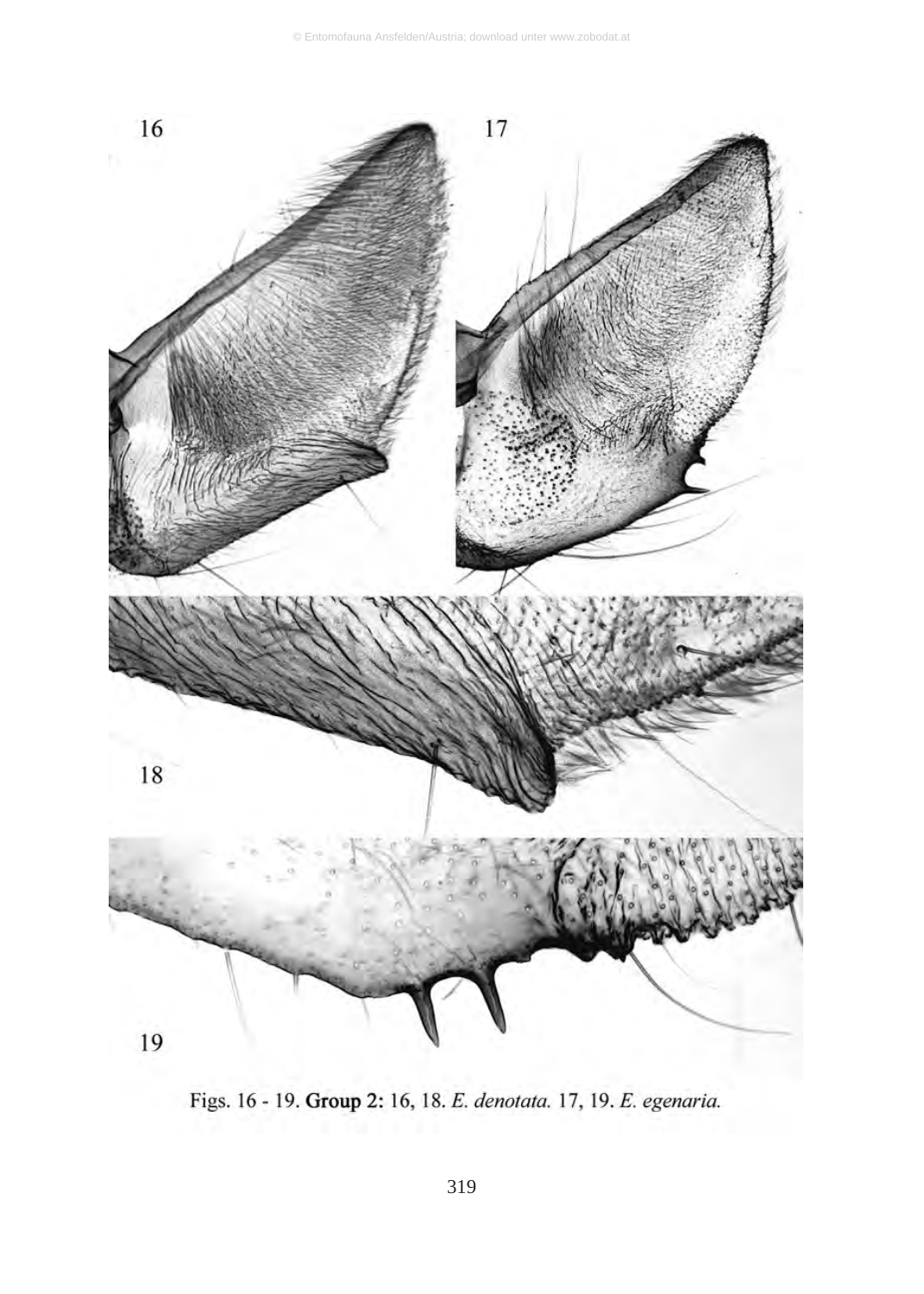![](_page_11_Figure_1.jpeg)

Figs. 20 - 23. Group 2: 20. E. exiguata. 21. E. extraversaria. 22. E. extremata. 23. E. gueneata.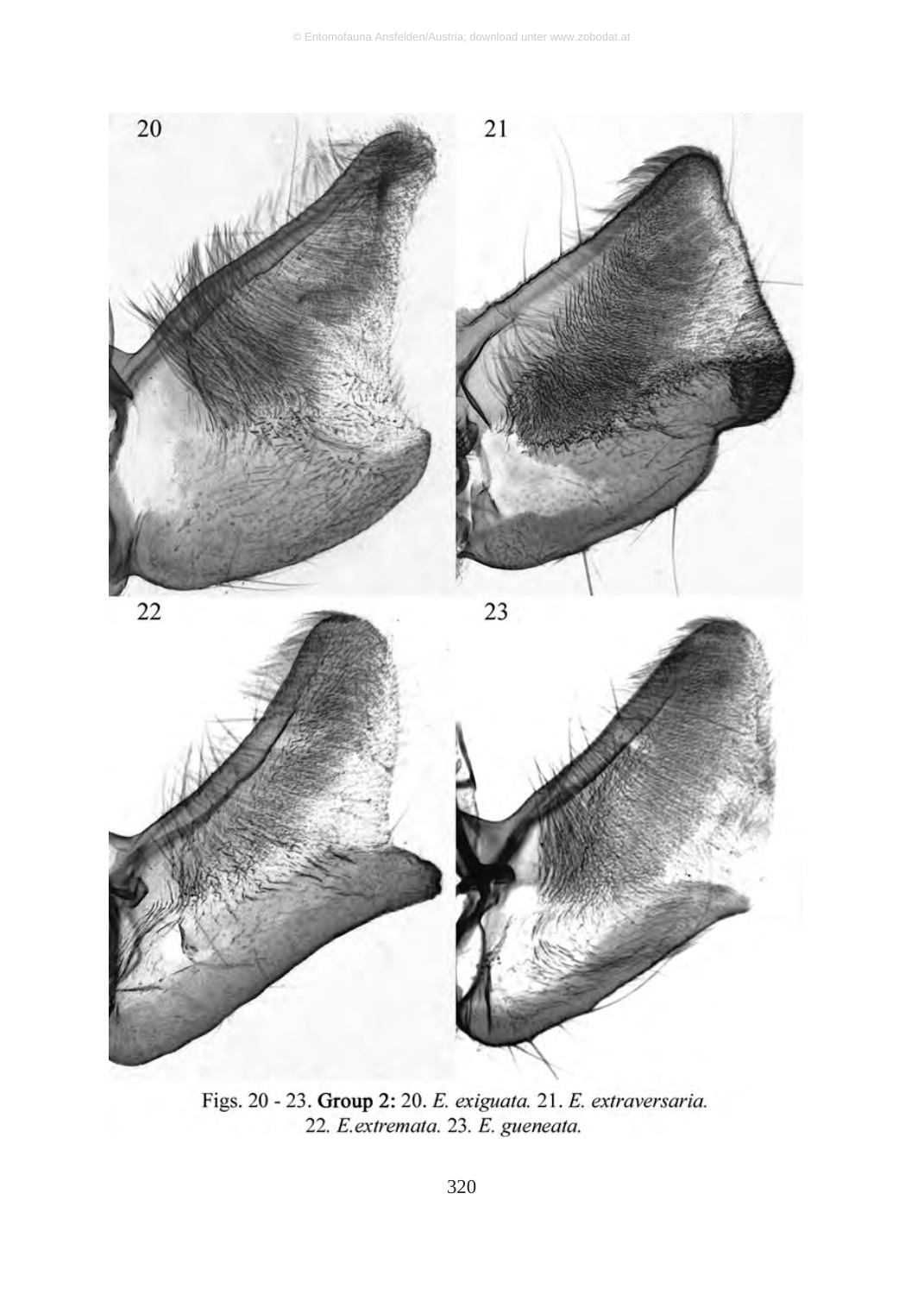![](_page_12_Figure_1.jpeg)

Figs. 24 - 27. Group 2: 24, 26. E. gelidata. 25, 27. E. innotata.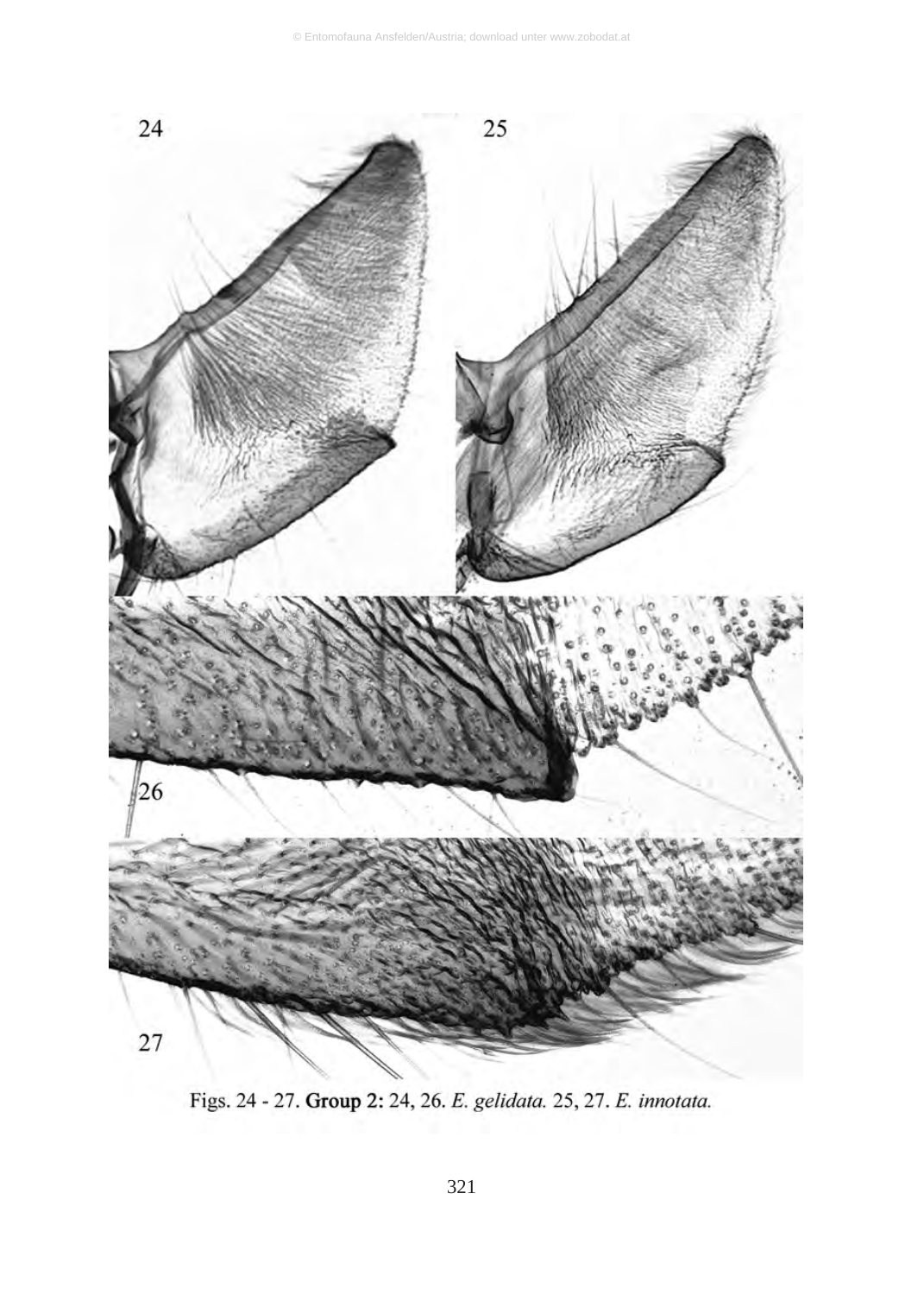![](_page_13_Figure_1.jpeg)

Figs. 28 - 31. Group 2: 28, 30. E. nanata. 29, 31. E. ochridata.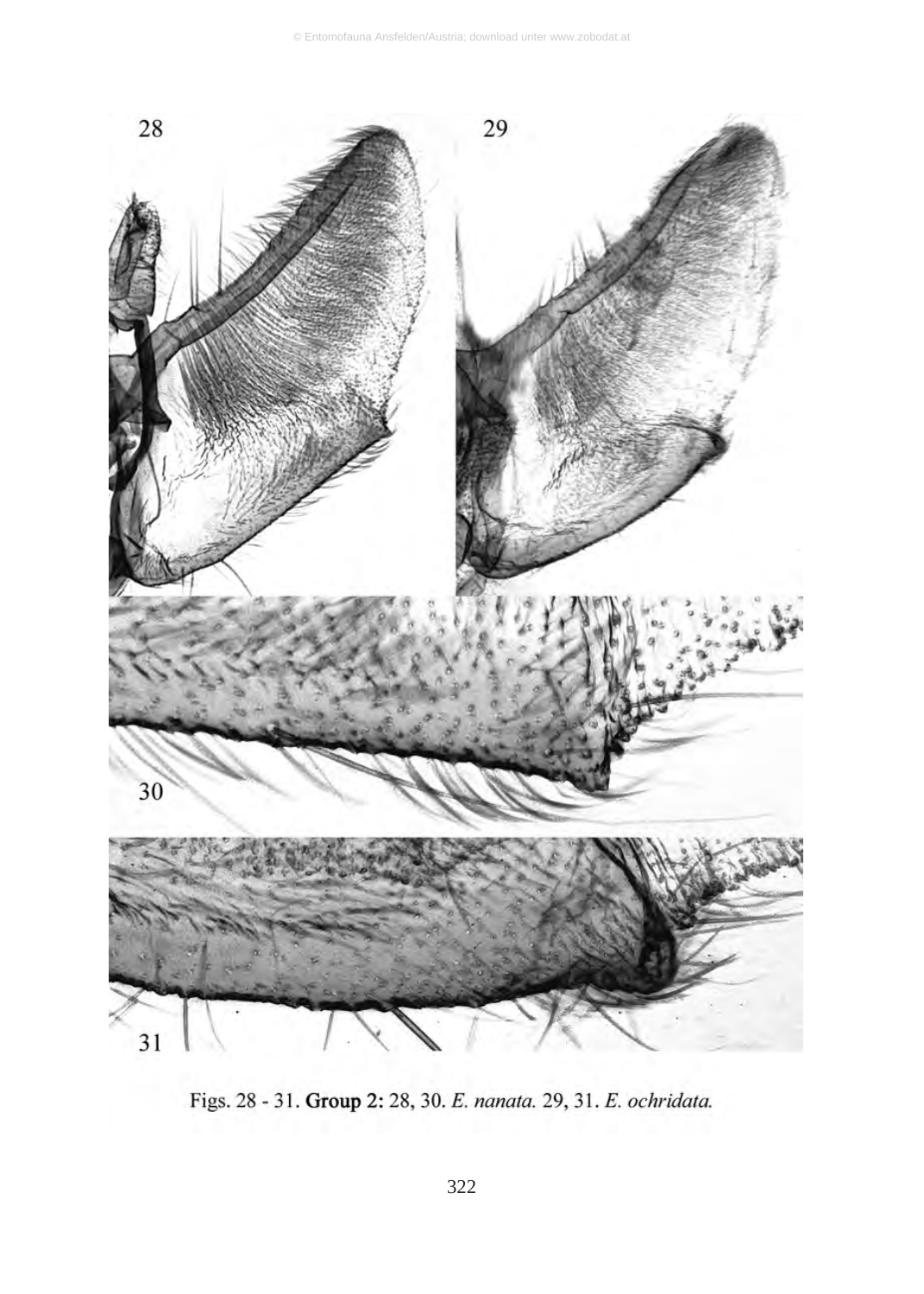![](_page_14_Figure_1.jpeg)

Figs. 32 - 35. Group 2: 32. E. ericeata. 33. E. insigniata. 34. E. lanceata. 35. E. pusillata.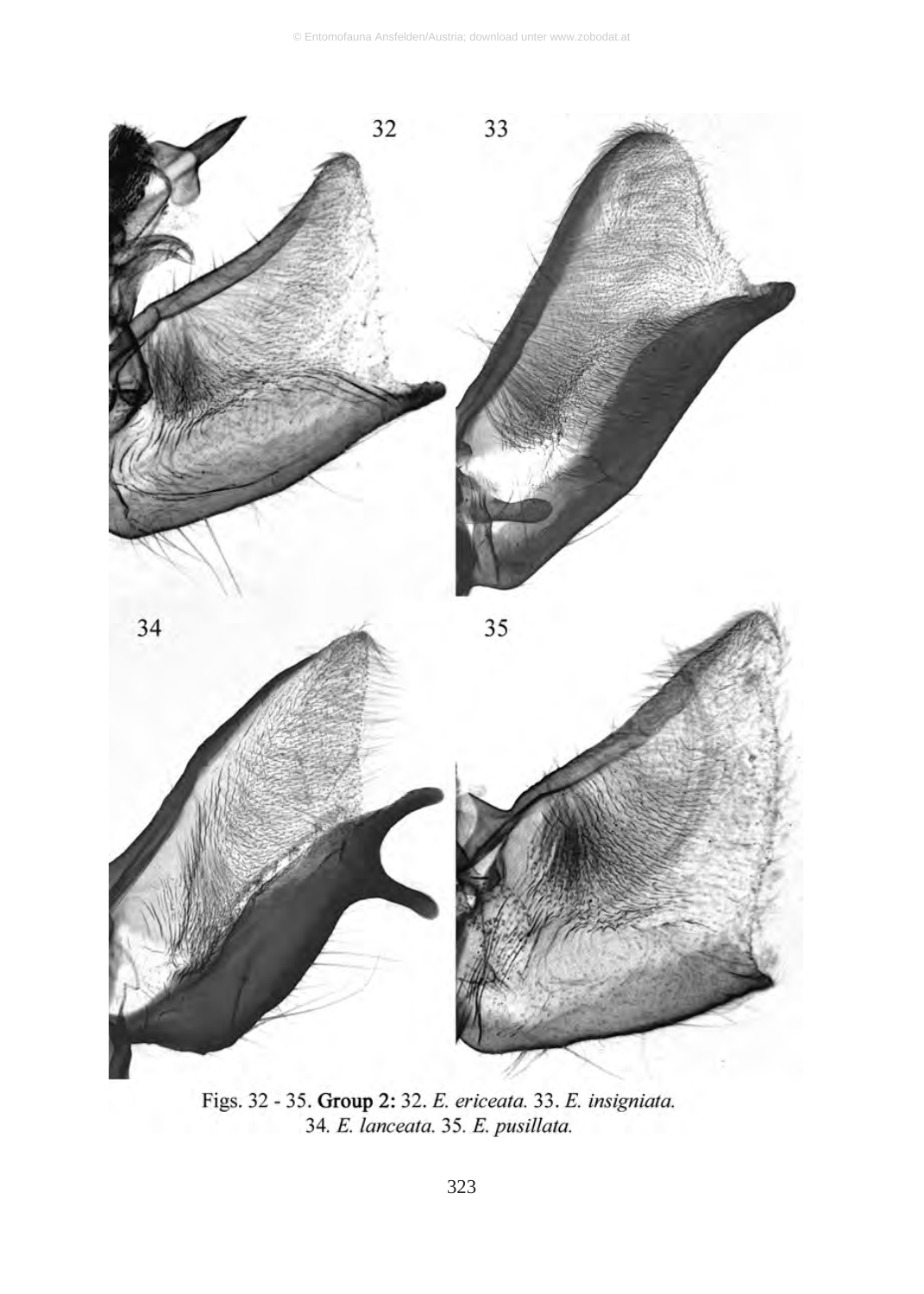![](_page_15_Figure_1.jpeg)

![](_page_15_Figure_2.jpeg)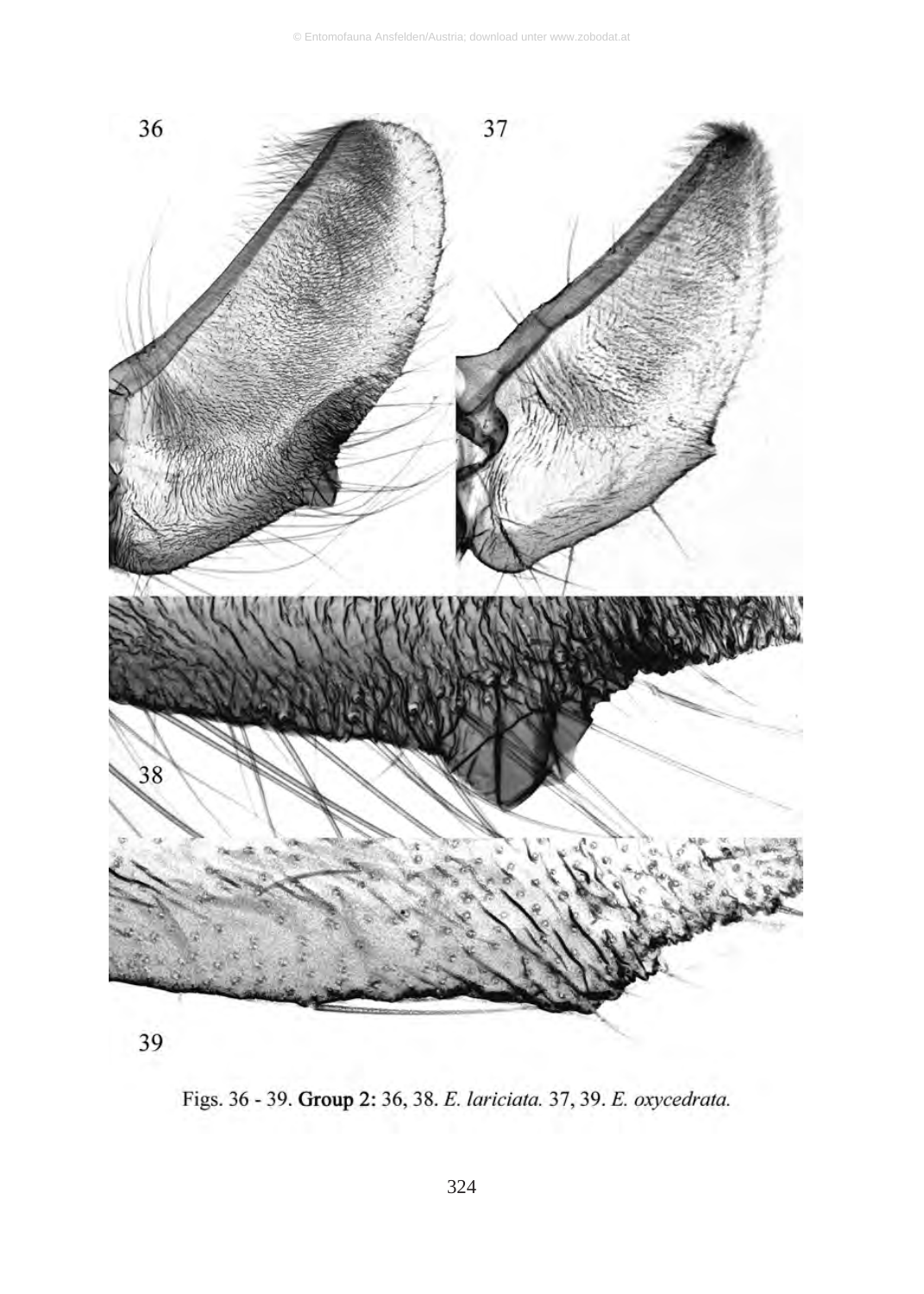![](_page_16_Figure_1.jpeg)

Figs. 40 - 43. Group 2: 40, 42. E. quercetica. 41, 43. E. silenata.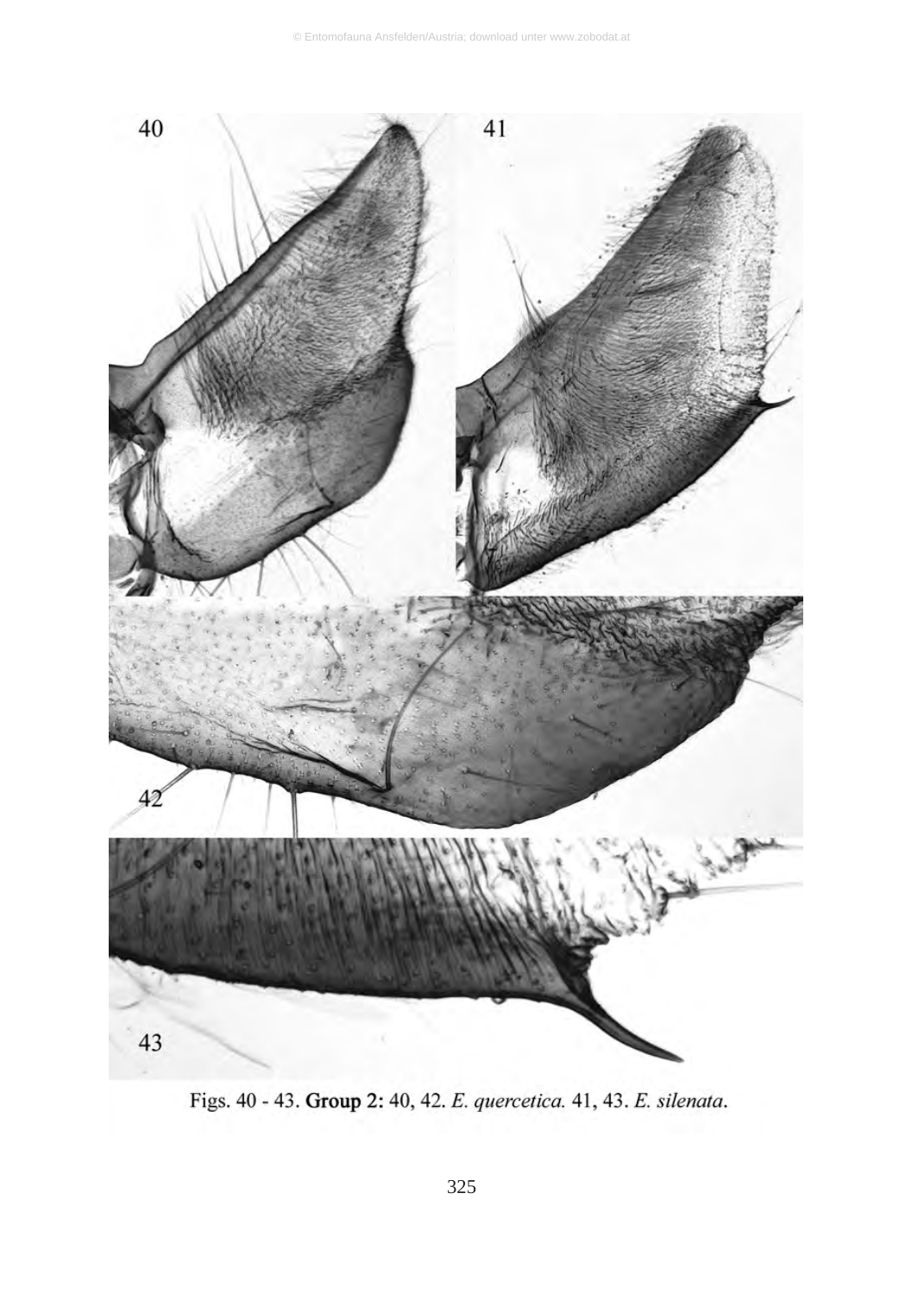![](_page_17_Figure_1.jpeg)

Figs. 44 - 47. Group 2: 44, 46. E. scopariata, 45, 47. E. tripunctaria.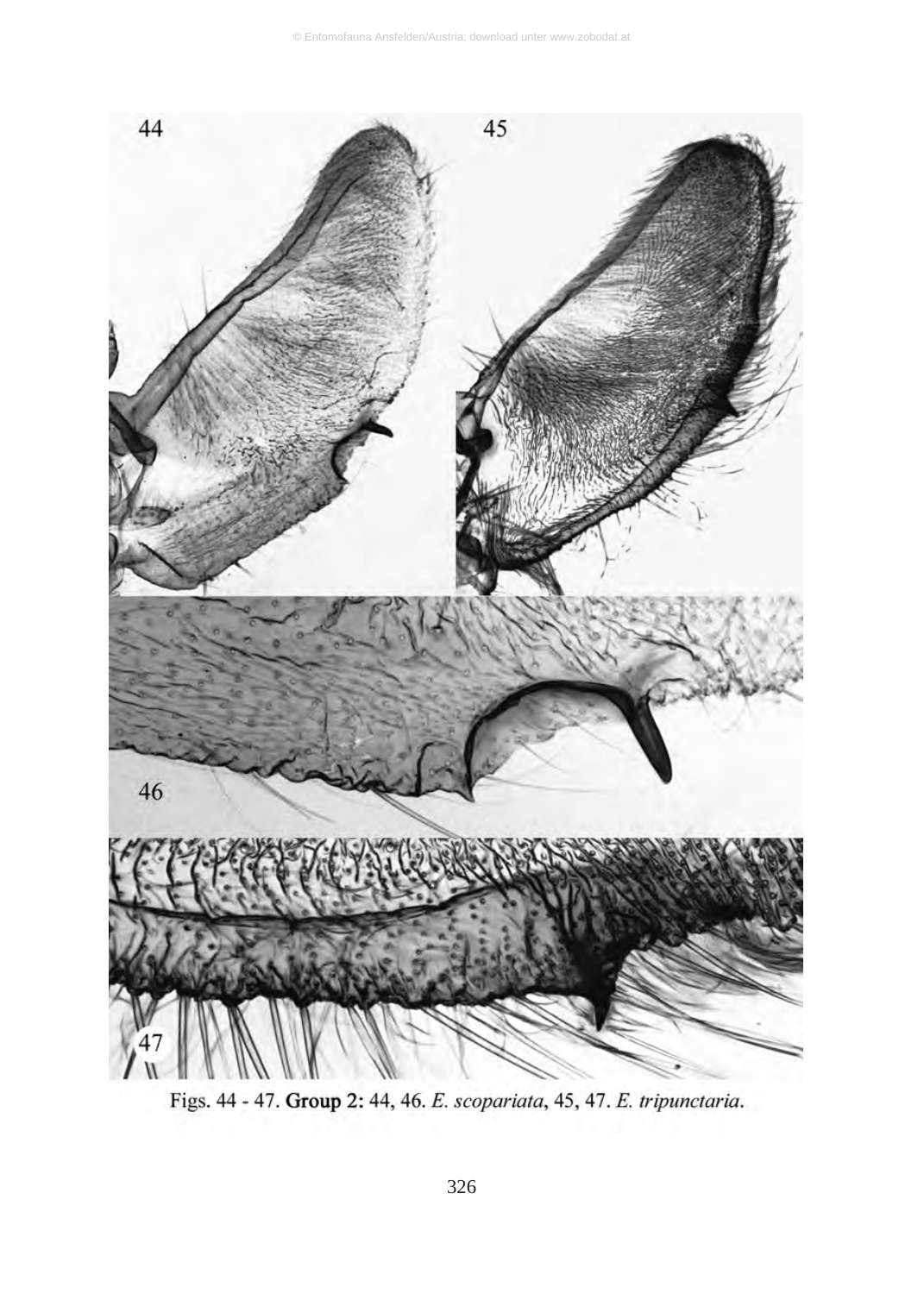![](_page_18_Figure_1.jpeg)

Figs. 48 - 50. Group 2: 48. E. tantillaria. 49, 50. The morphological variability between the right and left Processus ventralis E. egenaria.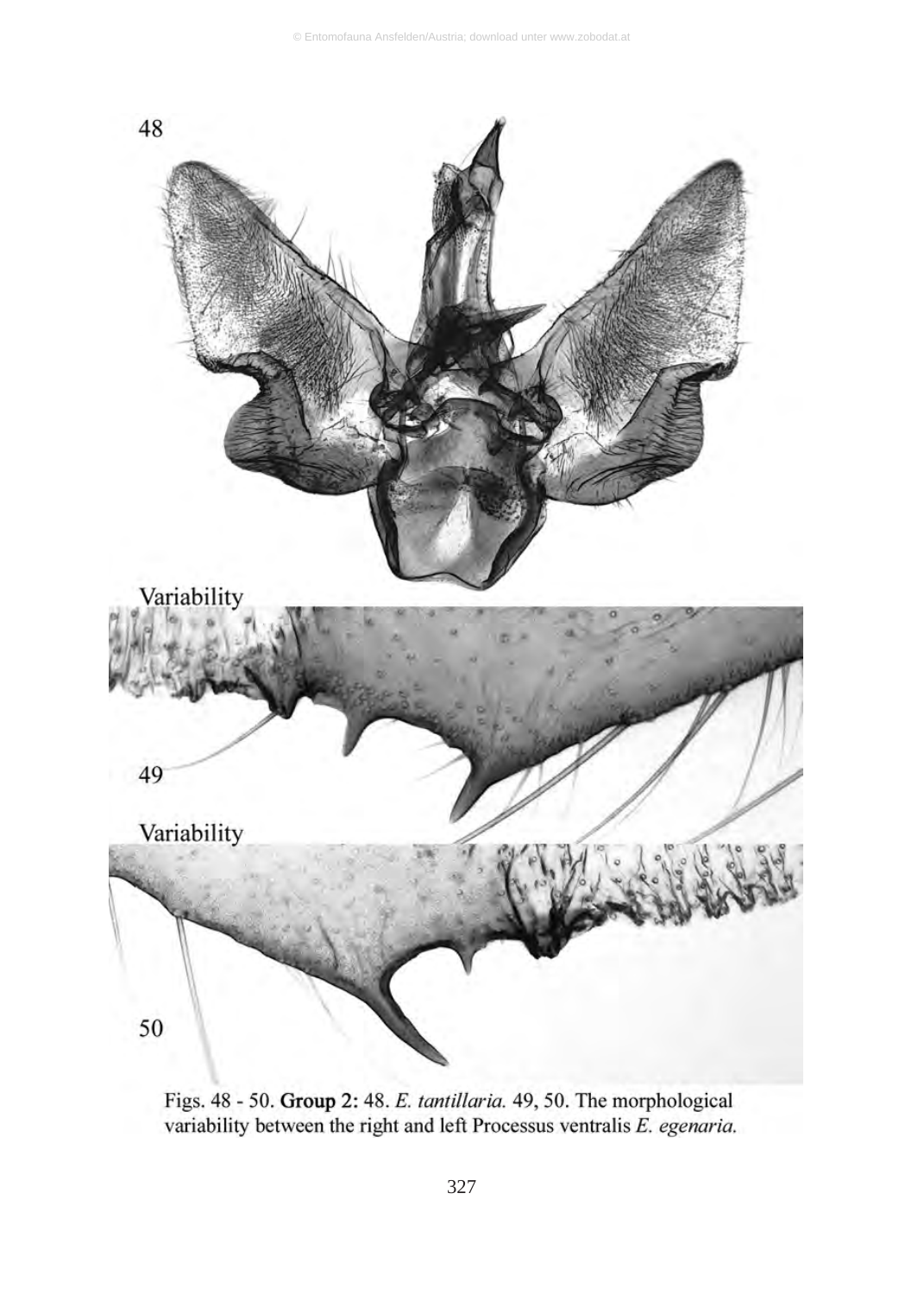#### **Discussion**

The species determination according to the morphology of the processus ventralis is limited by the fact that a large number of species of the genus *Eupithecia* simply lack any processus ventralis. Only in 29,41 % of the species of this genus (Group 2), a processus ventralis is present and morphologically characteristic. However, it represents an important character in this group which can be used for easy determination. The shape is so typical that not even the high variability can cast doubt upon the reliability of the results (see *E. distinctaria*, Figs. 16, 18). This variability refers mostly to the size of the prominence. The frequent variability between the right and left sides of same individual is interesting (see for example *E. egenaria*, Figs. 49, 50). Nevertheless, the processus preserves its typical appearance. The preparation of the valvae is so simple that even the less experienced workers are not exposed to any substantial problems. No anatomical deformations are caused after the transfer of the valvae into enclosing medium (Euparal or a similar chemical), even after long deposition.

The attachment of the valvae to the diaphragma may be of some anatomical interest. Each valva is connected with the diaphragma in two points. From the anatomical standpoint, neither represents a typical joint due to the relatively limited movability in the course of the copulation. The joints are replaced by flexibile material (SHARPLIN, 1963, GORB, 2001, FÄNGER & NAUMANN, 1998), which is absolutely sufficient for the movements demanded. Similar connections may be found in other parts of the body, e.g. wings, limbs, intersegmental membranes, etc. (GORB, 2001). A histological analysis of these connections would require a separate treatise. The present contribution deals only with the genus *Eupithecia*, but a substantial diversity may be expected in the different groups of Lepidoptera. The connection of the valvae with the diaphragma is described using a Latin terminology (DIAKONOFF, 1954). The names of individual anatomical parts still have working character, and so may be regarded as proposals.

#### **References**

- BEIRNE, B. P. (1942): The morphology of the male genitalia of the Lepidoptera. Entomologist`s Record and Journal of Variation **54**: 17-22 and 37-39.
- BOLTE, K. B. (1990): Guide to the Geometridae of Canada. VI. Subfamily Laremtiinae.1. Revision of the genus *Eupithecia*. – Memoirs of the Entomological Society of Canada No. **151**: 1-253.
- BURMEISTER, H. C. C. (1832): Handbuch der Entomologie. **1**. Allgemeine Entomologie. Berlin,  $xvi + 696$  pp.
- CHOI, S.-W. (1997): A phylogenetic study on genera of Cidariini from the Holarctic and the Indo-Australian areas (Lepidoptera: Geometridae: Larentiinae). – Systematic Entomology **22**: 287-312.
- DIAKONOFF, A. (1954): Considerations on the terminology of the genitalia in Lepidoptera. The Lepidopterists' News **8**: 67-74.
- EYER, J. R. (1924): The comparative morphology of the male genitalia of the primitive Lepidoptera. – Annals of the Entomological Society of America **17**: 275-328.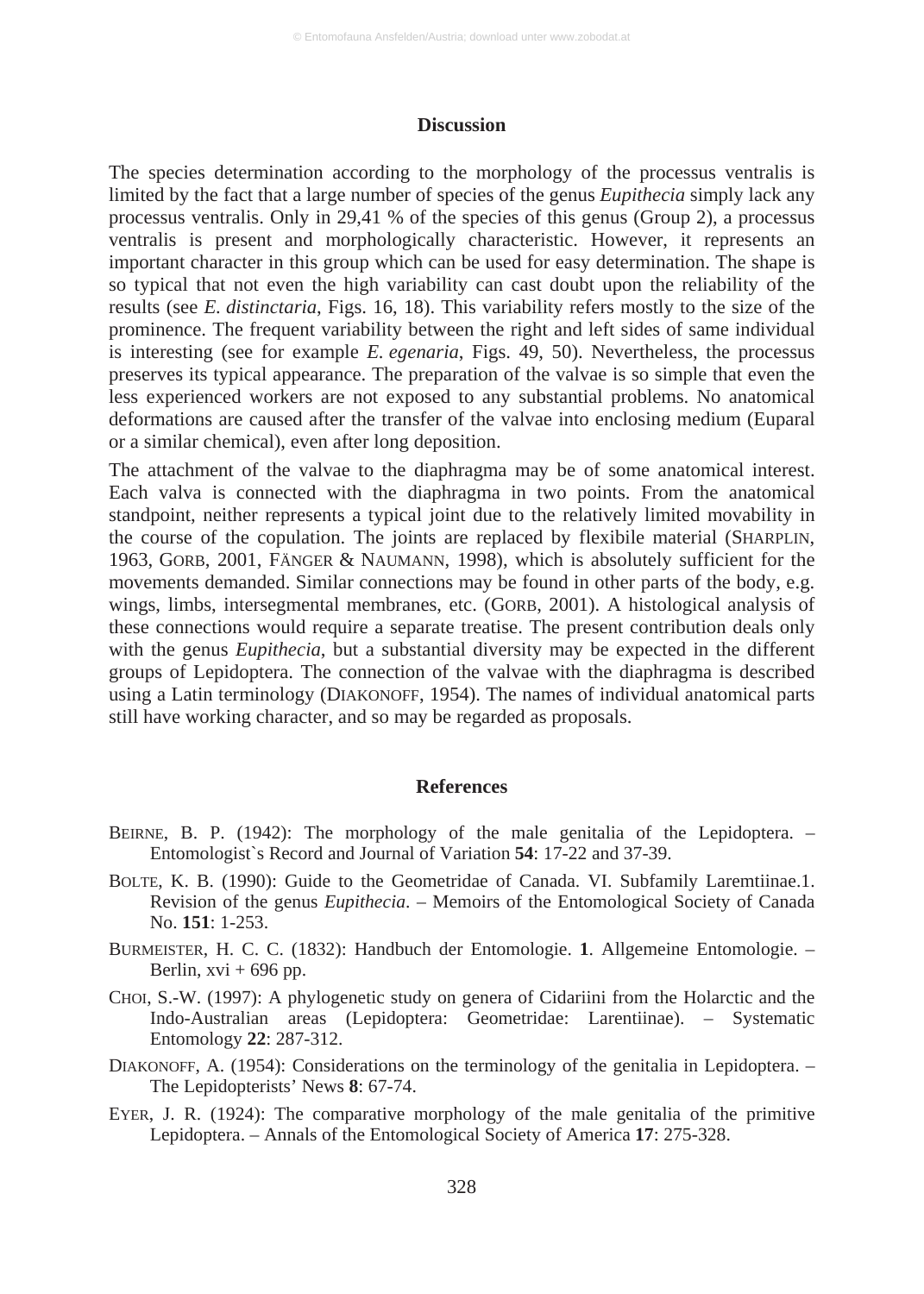- FÄNGER, H. & NAUMANN, C. M. (1998): Genital morphology and copulatory mechanism in *Zygaena trifolii* (ESPER,1783) (Lepidoptera, Zygaenidae). – Acta Zoologica (Stockholm) **79**: 9-24.
- GORB, S. (2001): Attachment Devices of Insect Cuticle. Kluwer Academic Publishers, N. York, Boston, Dordrecht, London, Moscow, 305 pp.
- HAUSMANN, A. (1994): Morphology and taxonomy of the species belonging to the genus *Myinodes* MEYRICK, 1892 (Lepidoptera, Geometridae). – Nota Lepidopterologica **17**: 31-43.
- HELPBURN, H. R. (1985): Structure of the integument. *In*: KERKUL, C. A. & GILBERT, L. L. (eds.) (1985): Comprehensive insect physiology, biochemistry and pharmacology – Oxford etc., Pergamen press, pp 1-58.
- ITÄMIES, J. & TABELL, J. (1997): Variation in male genitalia of *Cleophora vaccinilla* H.-S. (Lepidoptera, Coleophoridae). – Entomologica Fennica **8**: 145-150.
- KUBÍN, V. (2003): REM Untersuchungen an der Bursa copulatrix einiger *Eupithecia* Arten, pp. 89 - 90. *In*: EBERT, G. (Ed.): Die Schmetterlinge Baden-Württembergs **9**. - Eugen Ulmer Gmbh, Stuttgart.
- KUBÍN, V. & PROCHÁZKA, J. (2012): The importance of morphology of abdominal segment A8 for the determination of the males of the genus *Eupithecia* CURTIS 1825 (Lepidoptera, Geometridae). – Entomofauna **33**: 213-272.
- MIRONOV, V. (2003) The Geometrid Moths of Europe, **4**. Larentiinae II (Perizomini and Eupitheciini). – Apollo Books, Stenstrup Denmark, 463 pp.
- NUSS, M. & SPEIDEL, W. (2005): Introduction pp. 7-15. In: B. GOATER, M. NUSS, W. SPEIDEL, (2005): Pyraloidea I. Microlepidoptera of Europe **4**. – Apollo Books, Stenstrup.
- OKAGAKI, H. & SIBATANI, A. & OGATA, M. & OKADA, Y. (1955): Male genitalia of Lepidoptera: Morphology and Nomenclature. II. Morphological significance of sacculus and furca. – Annals of the Entomological Society of America **48**: 438-442.
- PETERSEN, W. (1910): Ein Beitrag zur Kenntnis der Gattung *Eupithecia* CURT. Deutsche Entomologische Zeitschrift Iris **22**: 203- 313.
- POVOLNÝ, D. (1956): Zevní pářící ústroje řádu Lepidoptera jako podklad pro studia morfologicko - anatomická. – Práce brněnské základny Československé akademie věd **28**: 315-345.
- SCHRÖDER, CH. (1900): Die Untersuchungen der mänlichen Genitalanhänge, als Kriterium für die Artberechtigung im Genus *Eupithecia* (Lepidoptera, Geometridae). I. *Eupithecia innotata* HUFN. – Illustrierte Zeitschrift für Entomologie **5**: 305-307.
- SHARPLIN, J. (1963): A flexible cuticle in the Wing Bases of Lepidoptera. The Canadian Entomologist **95**: 96-100.
- SIBATANI, A. (1972): Male Genitalia of Lepidoptera: Morphology and Nomenclature IV. Notes on Tuxen´s "Taxonomist´s glossary of genitalia in insects": Second enlarged edition. – Journal of the Lepidopterist's Society **26**: 117-122.
- SIBATANI, A. & OGATA, M. & OKADA, Y. & OKAGAKI, H. (1954): Male genitalia of Lepidoptera: Morphology and Nomenclature. I. Divisions of valvae in Rhophalocera, Phalaenidae Noctuidae and Geometridae. – Annals of the Entomological Society of America **47**: 93-106.
- STEKOLNIKOV, A. A. (1967): Functional morphology of the copulative organ in archaic moths and general directions in the evolution of genitalia in Lepidoptera. – Revue d' Entomologie de I'URSS **46**: 670-688.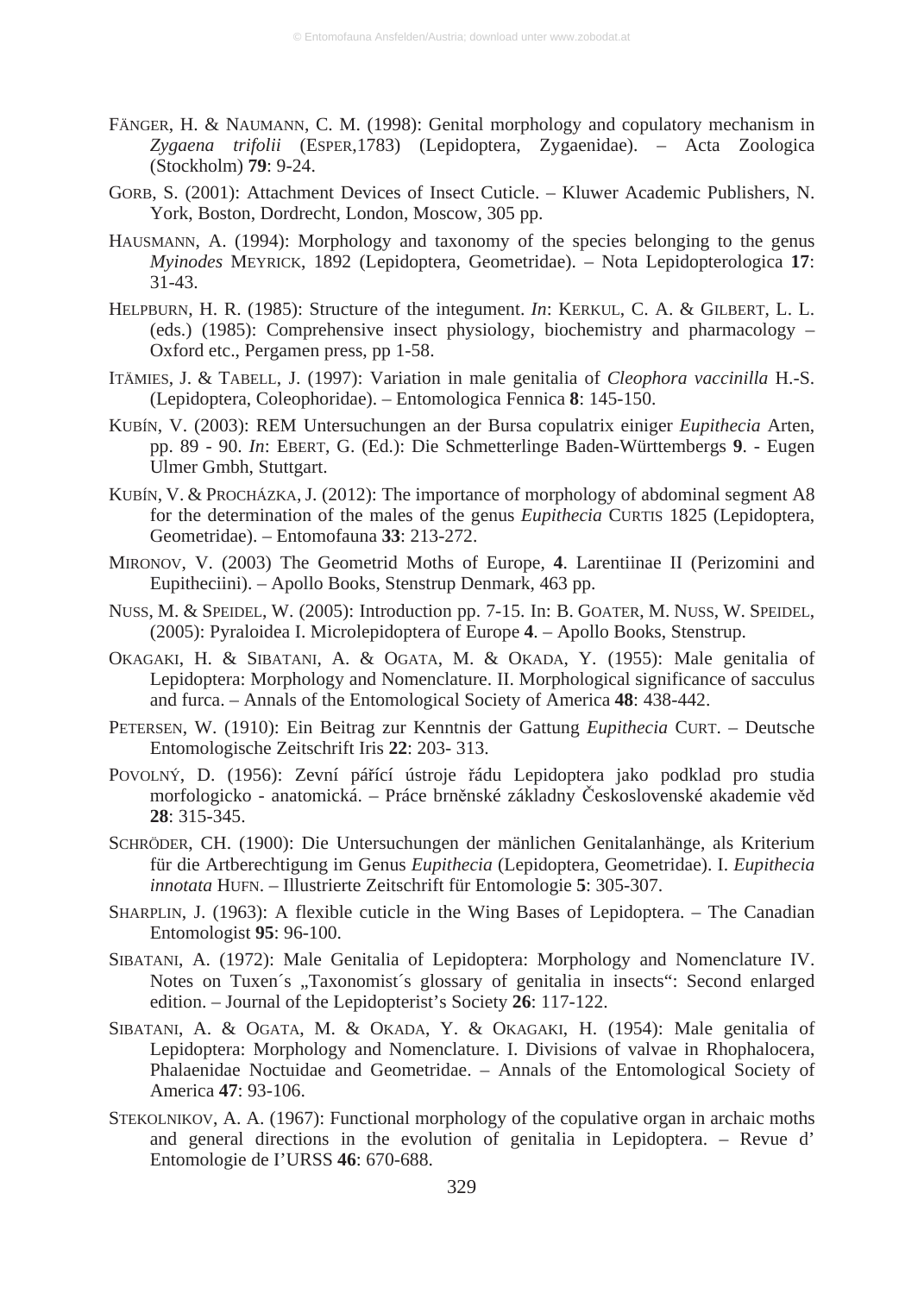- WEIGT, H. J. (1987): Die Blütenspanner Mitteleuropas (Lepidoptera, Geometridae: Eupitheciini). Teil 1. Biologie der Blütemspanner. – Dortmunder Beiträge zur Landeskunde **21**: 5-57.
- WEIGT, H. J. (1988): Die Blütenspanner Mitteleuropas (Lepidoptera, Geometridae: Eupitheciini) Teil 2: *Gymnoscelis rufifasciata* bis *Eupithecia insigniata*. – Dortmunder Beiträge zur Landeskunde **22**: 5-81.
- WEIGT, H. J. (1990): Die Blütenspanner Mitteleuropas (Lepidoptera, Geometridae: Eupitheciini) Teil 3: *Eupithecia sinuosaria* bis *pernotata*. – Dortmunder Beiträge zur Landeskunde **24**: 5-100.
- WEIGT, H. J. (1991): Die Blütenspanner Mitteleuropas (Lepidoptera, Geometridae: Eupitheciini) Teil 4: *Eupithecia satyrata* bis *indigata*. – Dortmunder Beiträge zur Landeskunde **25**: 5-106.
- WEIGT, H. J. (1993): Die Blütenspanner Mitteleuropas (Lepidoptera, Geometridae: Eupitheciini) Teil 5: *Eupithecia pimpinellata* bis *lanceata*. – Dortmunder Beiträge zur Landeskunde **27**: 5-108.
- WIGGLESWORTH V. B. (1956): The haemocytes and connective tissue formation in an insect, *Rhodinus prolixus* (Himenoptera). – Quarterly Journal of Microscopical Science **97**: 89- 98.

#### **Acknowledgements**

The authors express their sincere thanks to P. Čila, M. Dvořák, J. Jaroš, J. Liška, J. Marek, I. Novák, J. Skyva, J. Šumpich, B. Vodrlind, for lending of some uncommon species from their personal collections, also to the curators who granted the access to museum collections and lended some useful materials: F. Krampl, National Museum, Prague, Czech Republic, M. Nuss Senckenberg Naturhistorische Samlungen Dresden. We are gratefull to M. Jindra for revising the English, to K. Bumbálková, The Library of the Academy of Science of Czech Republic for the carefull assistence with literature sources, J. Kudrna for technical help with Electron Mickroscope of the Veterinary Research Institute, Brno, Czech Republic, to F. Vegliante, Senckenberg Naturhistorisches Museum Dresden for the consultations and transmission of literature sources.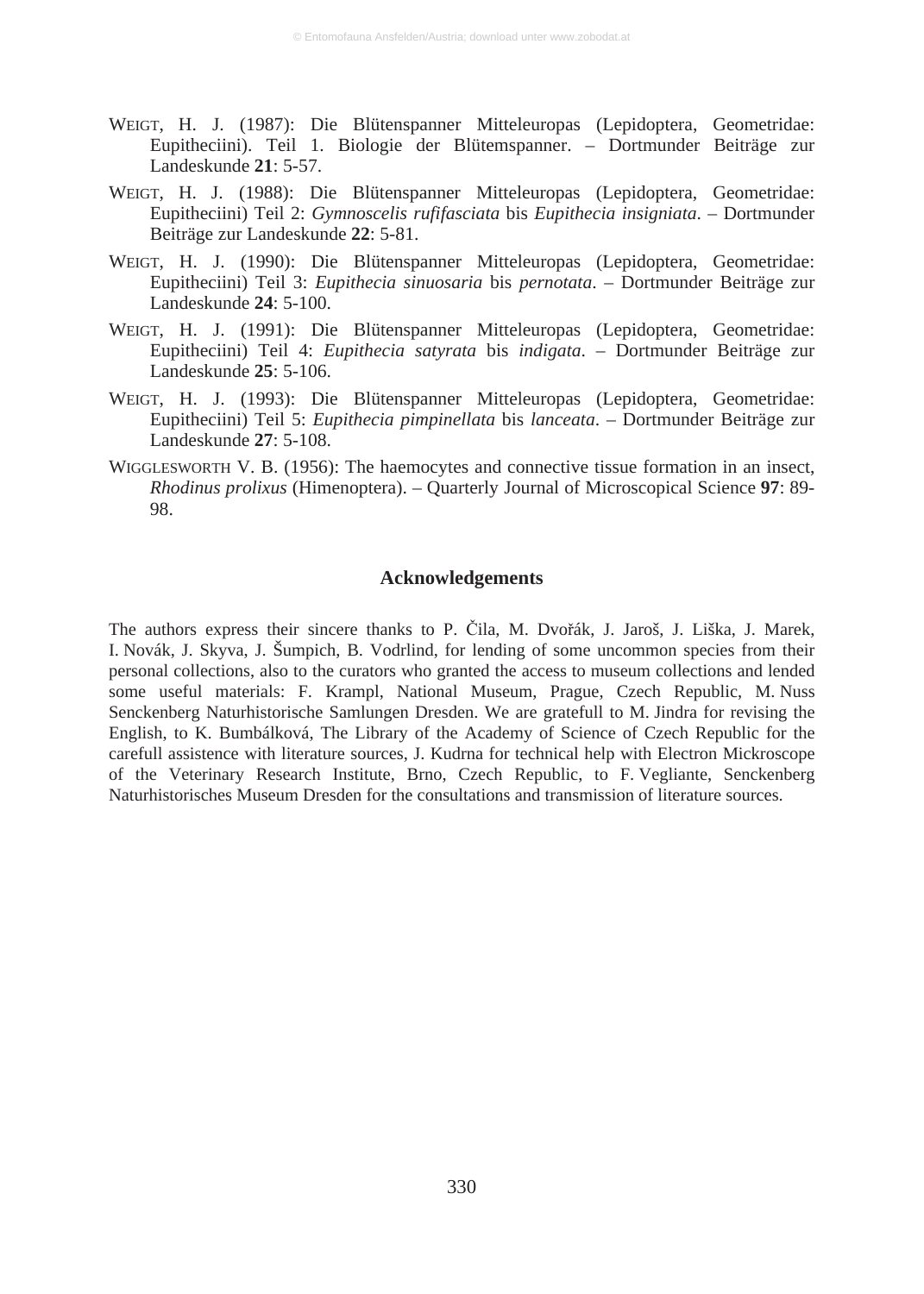Present addresses of the authors:

KUBÍN Vladimír V rovinách 14 Praha 4 140 00 Czech Republic E-mail: morfologievk@seznam.cz

PROCHÁZKA Josef Za Potokem 372 Nižbor 267 05 Czech Republic E-mail: prochazka.nizbor@seznam.cz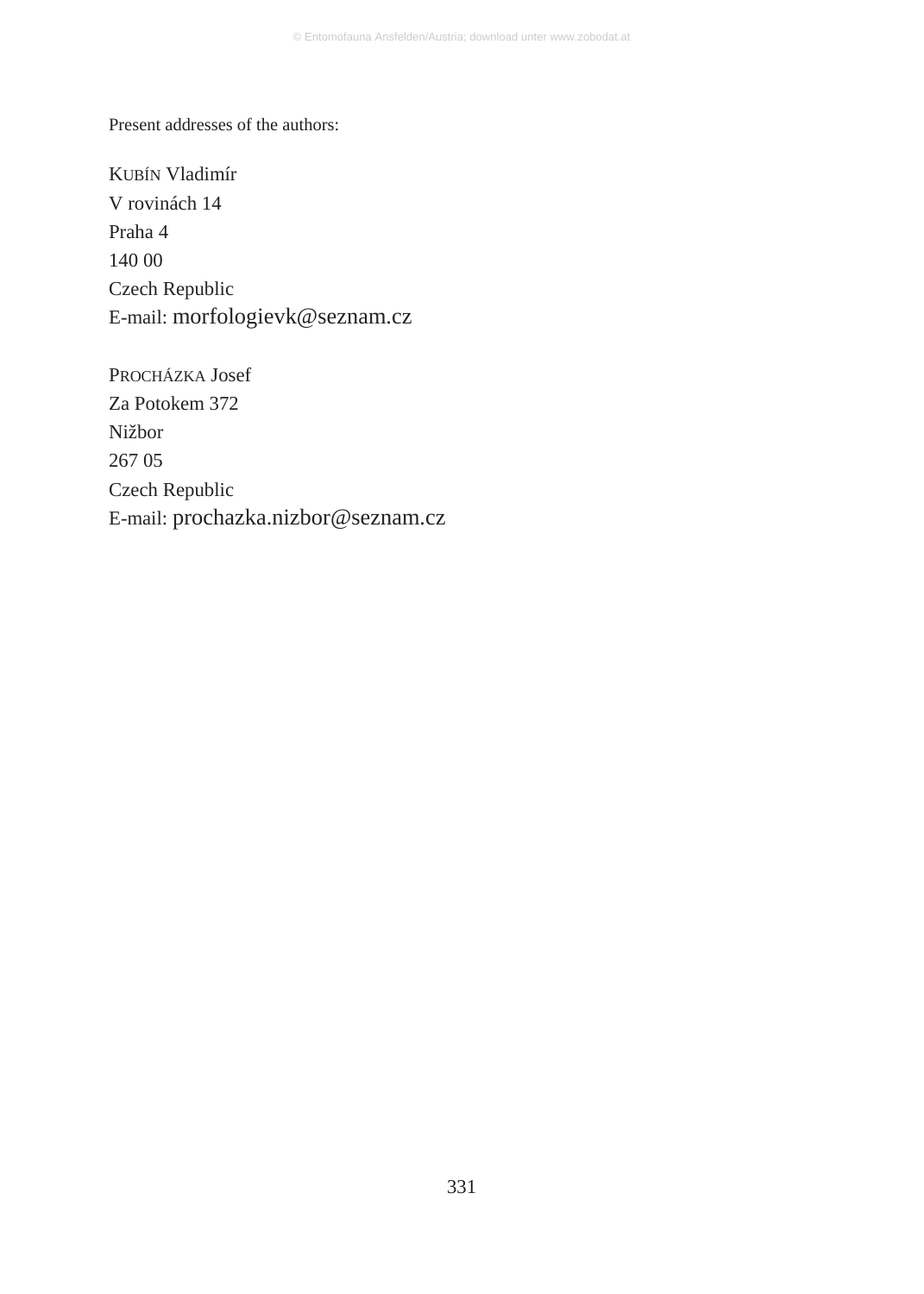#### **Literaturbesprechung**

**WESTHEIDE, W., RIEDER, G. (Hrsg.): Spezielle Zoologie. Teil 1: Einzeller und Wirbellose Tiere.** - Springer-Verlag, Berlin-Heidelberg 2013. 3. Aufl., 892 S.

Mit der allgemeinen Zunahme an wissenschaftlichen Publikationen ist es mittlerweile notwendig geworden, auch (klassische) Lehrbücher in immer kürzeren Zeitperioden neu aufzulegen. Die "Spezielle Zoologie" der Einzeller und Wirbelloser Tiere liegt nun bereits in der 3. Auflage vor und hat sich als DAS deutschsprachige Standardwerk der systematischen Zoologie etabliert. Eine veränderte phylogenetisch-systematische Gliederung des Systems der Tiere lässt sich heute vielfach auf molekularbiologische Analysen zurückführen. Aber auch neue Erkenntnisse im morphologischen Bereich ergeben ein immer konkreteres Bild natürlicher Verwandtschaftsverhältnisse der Organismen unserer Erde. Im Bereich der eukaryotischen Einzeller hat die molekulare Systematisierung wieder zahlreiche Umstellungen erforderlich gemacht. Die Großgliederung der Metazoa gewinnt über die Molekularbiologie an Verlässlichkeit.

Begrüßenswert ist die längst überfällige Auflösung der "Articulata", die Auftrennung der Protostomia in Spiralia (Lophotrochozoa) und Ecdysozoa, die Herausnahme der Acoelomorpha aus den Plathelminthes und ihre Zusammenführung mit *Xenoturbella* als Xenocoelomorpha. Die Kapitel über Mollusca, Panarthropoda und Insecta wurden weitgehend neu gestaltet, Abbildungen sind ausgetauscht, verbessert oder ergänzt worden.

Die "Spezielle Zoologie" bleibt spannend und man kann sich schon auf die 4. Auflage freuen.

R. GERSTMEIER

Druck, Eigentümer, Herausgeber, Verleger und für den Inhalt verantwortlich:

Maximilian SCHWARZ, Konsulent f. Wissenschaft der Oberösterreichischen Landesregierung, Eibenweg 6, A-4052 Ansfelden, E-Mail: maximilian.schwarz@liwest.at.

Redaktion: Erich DILLER, ZSM, Münchhausenstraße 21, D-81247 München; Roland GERSTMEIER, Lehrstuhl f. Tierökologie, H.-C.-v.-Carlowitz-Pl. 2, D-85350 Freising; Fritz GUSENLEITNER, Lungitzerstr. 51, A-4222 St. Georgen/Gusen; Wolfgang SPEIDEL, MWM, Tengstraße 33, D-80796 München; Thomas WITT, Tengstraße 33, D-80796 München.

Adresse: Entomofauna, Redaktion und Schriftentausch c/o Museum Witt, Tengstr. 33, 80796 München, Deutschland, E-Mail: thomas@witt-thomas.com; Entomofauna, Redaktion c/o Fritz Gusenleitner, Lungitzerstr. 51, 4222 St. Georgen/Gusen, Austria, E-Mail: f.gusenleitner@landesmuseum.at